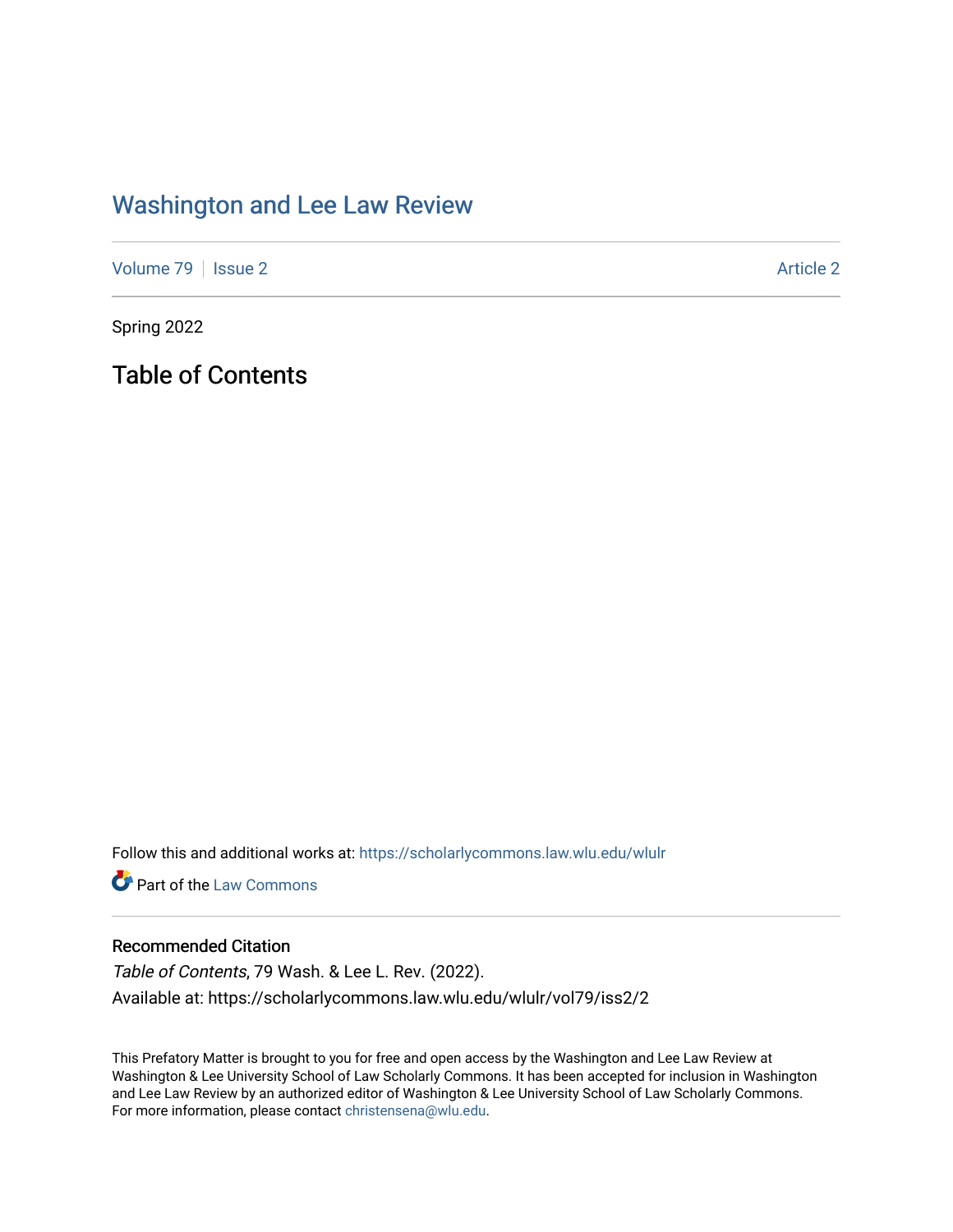## WASHINGTON AND LEE LAW REVIEW

| Volume 79 | Spring 2022                                                                      | Number 2 |
|-----------|----------------------------------------------------------------------------------|----------|
|           | <b>ARTICLES</b>                                                                  |          |
|           | Right of Self<br>Mitchell F. Crusto                                              | 533      |
|           | The Future of Testamentary Capacity<br>Reid Kress Weisbord<br>David Horton       | 609      |
|           | Making Net Zero Matter<br>Albert C. Lin                                          | 679      |
|           | The New State of Surveillance:<br>Societies of Subjugation<br>Khaled Ali Beydoun | 769      |
|           | <b>NOTES</b>                                                                     |          |
|           | The Computer Got It Wrong:<br>$\cdot$ $\cdot$ $\cdot$                            | 849      |

- Facial Recognition Technology and Establishing Probable Cause to Arrest *T.J. Benedict*  California and the Terrible, Horrible, 899 No Good, Very Bad Statutory Employee
- Classification Scheme *Richard H. Gilliland III*